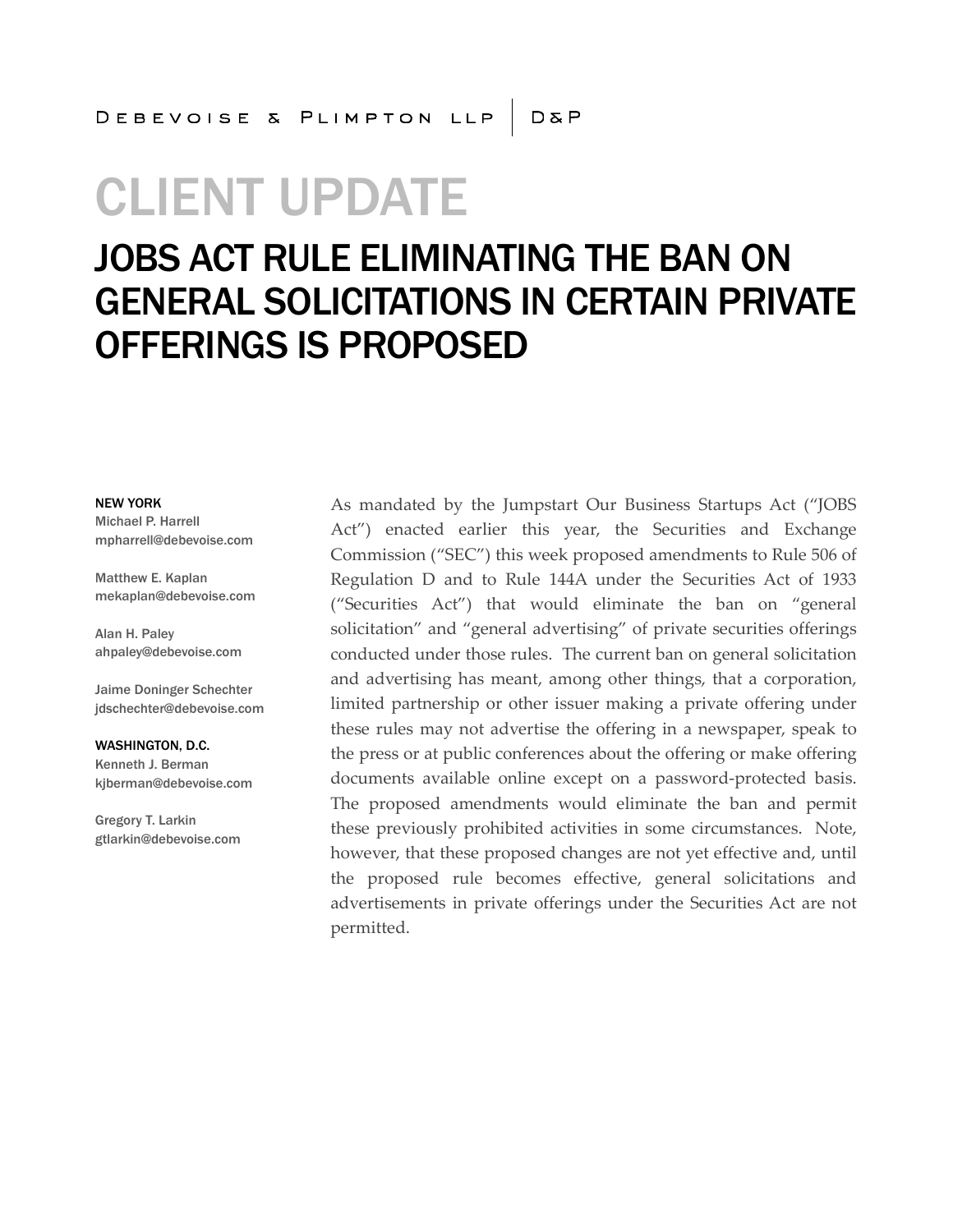#### THE PROPOSED RULE WOULD PERMIT GENERAL SOLICITATIONS AND ADVERTISING IN CERTAIN PRIVATE PLACEMENTS

Rules 506 and 144A are non-exclusive "safe harbor" exemptions from the registration requirements of the Securities Act. Rule 506 covers securities offerings to an unlimited number of "accredited investors" (as defined in Rule 501(a) of Regulation D) and a limited number of other sophisticated persons who do not meet the "accredited investor" test. Rule 144A covers the resale of certain "restricted securities" to "qualified institutional buyers" (as defined in Rule 144A) ("QIBs"). Rule 502(c) as now in effect prohibits an issuer from making a Rule 506 offering through any form of "general solicitation or general advertising." Although Rule 144A does not include an express prohibition against general solicitation or advertising, offers of securities under Rule 144A must be limited to QIBs, which the SEC acknowledged has the same practical effect.

Under the proposed changes to Rule 506(c), an issuer could utilize general solicitation or advertising in connection with a Rule 506 offering if (i) at the time of the sale of the securities, all of the purchasers are, or the issuer reasonably believes them to be, accredited investors; (ii) the issuer takes "reasonable steps" to verify that the purchasers are accredited investors; and (iii) all of the terms and conditions of Rule 501 and Rules 502(a) and  $502(d)$  of Regulation D are satisfied. Accordingly, if Rule  $506(c)$  is adopted as proposed, issuers (including privately-owned businesses and private equity and hedge funds) satisfying these three requirements would be able to offer their securities (including stock and limited partnership interests) without being required to register the offering under the Securities Act, while, among other things, (i) using newspaper, magazine, Internet and other forms of advertising; (ii) speaking to the press or at public conferences about the offering; (iii) mentioning the offering and investment returns on their websites; (iv) publishing tombstones while an offering is ongoing (such as after a first closing of the sale of interests in a private fund that expects to have multiple closings); (v) making offering documents available by mass mailings and online (without any requirement for password protection); and (vi) marketing to persons without worrying about the traditional requirement that there be a substantive, pre-existing relationship.

Similarly, the proposed amendments to Rule 144A provide that securities sold pursuant to Rule 144A may be offered to persons other than QIBs, including by means of general solicitation, provided that the securities are sold only to persons that the seller and any person acting on behalf of the seller reasonably believe are QIBs.

The balance of this memorandum focuses on the amendments to Rule 506.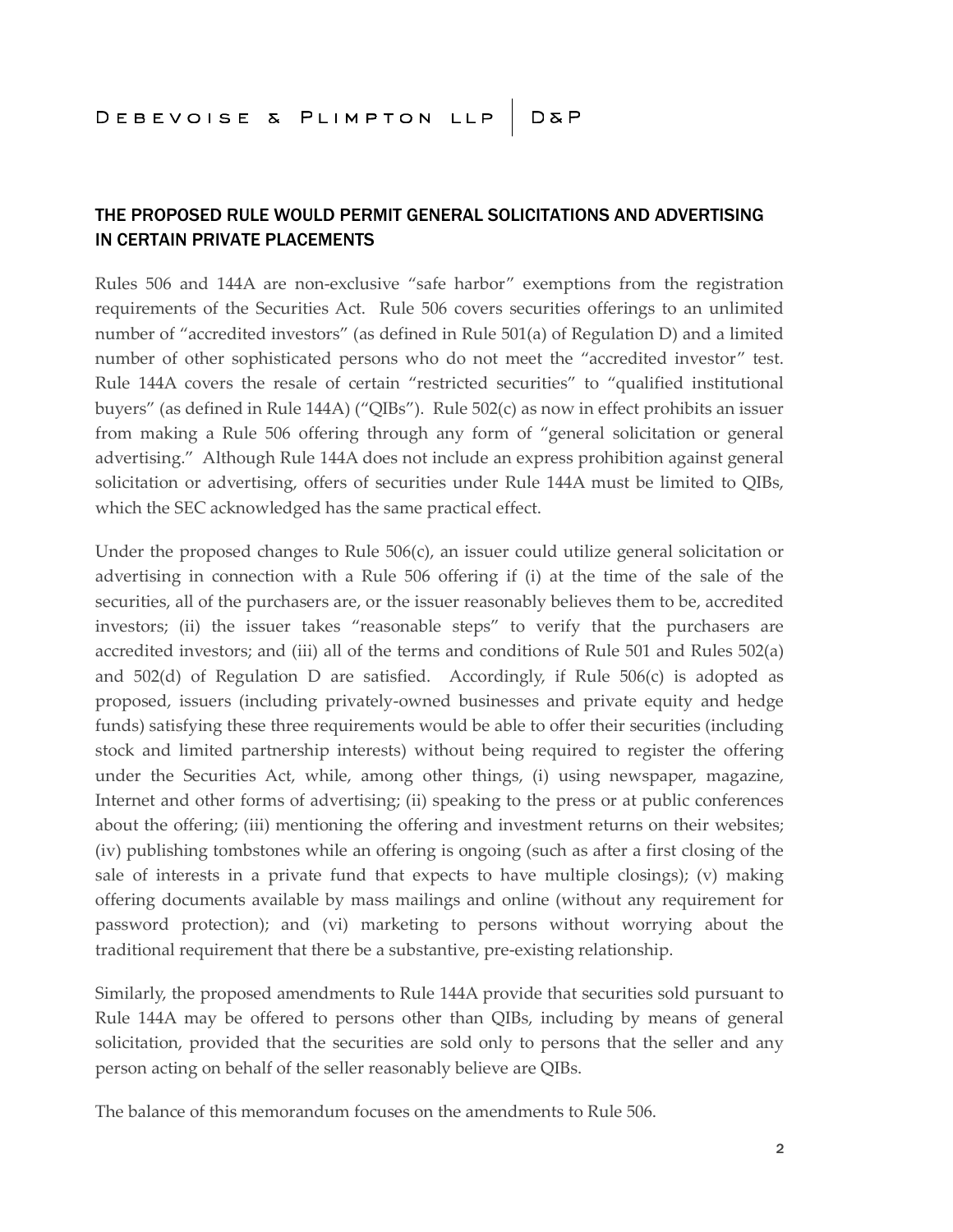#### INVESTOR VERIFICATION IF A GENERAL SOLICITATION IS MADE

As mandated by the JOBS Act, proposed Rule 506(c) would require an issuer making an offer using a general solicitation to take "reasonable steps" to verify that each purchaser is an accredited investor. The SEC decided not to mandate any specific set of steps that must be taken to verify that a purchaser is an accredited investor. Instead, the determination whether the steps taken are "reasonable" would be based on the particular facts and circumstances of each transaction. Specifically, the SEC noted the following factors to be considered: (i) the nature of the purchaser and the type of accredited investor that the purchaser claims to be; (ii) the amount and type of information that the issuer has about the purchaser; (iii) the nature of the offering (such as the manner in which the purchaser was solicited to participate in the offering); and (iv) the terms of the offering (such as a minimum investment amount).

So, for example, the proposing release suggests that private offerings with a low minimum investment amount involving natural persons who are solicited through a publiclyavailable website most likely would require heightened verification procedures. In these circumstances, the proposing release suggests that an issuer may need to review the purchaser's W-2 or other available data on the purchaser's compensation or rely upon verification by a reasonably reliable third party (*e.g.*, a registered broker-dealer, an attorney or an accountant).

By contrast, private offerings to large institutional investors making significant investments (such as offerings to pension plans making multi-million dollar capital commitments to a private fund) may require limited verification procedures. In particular, the SEC indicated that if the minimum investment amount is set high enough, the ability of the purchaser to satisfy that minimum investment amount may be sufficient evidence of the purchaser's status as an accredited investor without any verification steps other than to confirm that the purchaser is not being financed by the issuer or another third party. Therefore, under these circumstances, representations from an institutional investor concerning its accredited investor status (as is typical in a private fund subscription agreement) and the source of its funding may be sufficient under the proposed rule.

### PRIVATE OFFERINGS WITHOUT GENERAL SOLICITATION; ADDITIONAL CLARIFICATIONS

In the proposing release, the SEC clarified that, if Rule 506(c) is adopted as proposed, an issuer could make a Rule 506 offering either by means of a general solicitation (where sales are limited only to accredited investors as described above) or, alternatively, the issuer